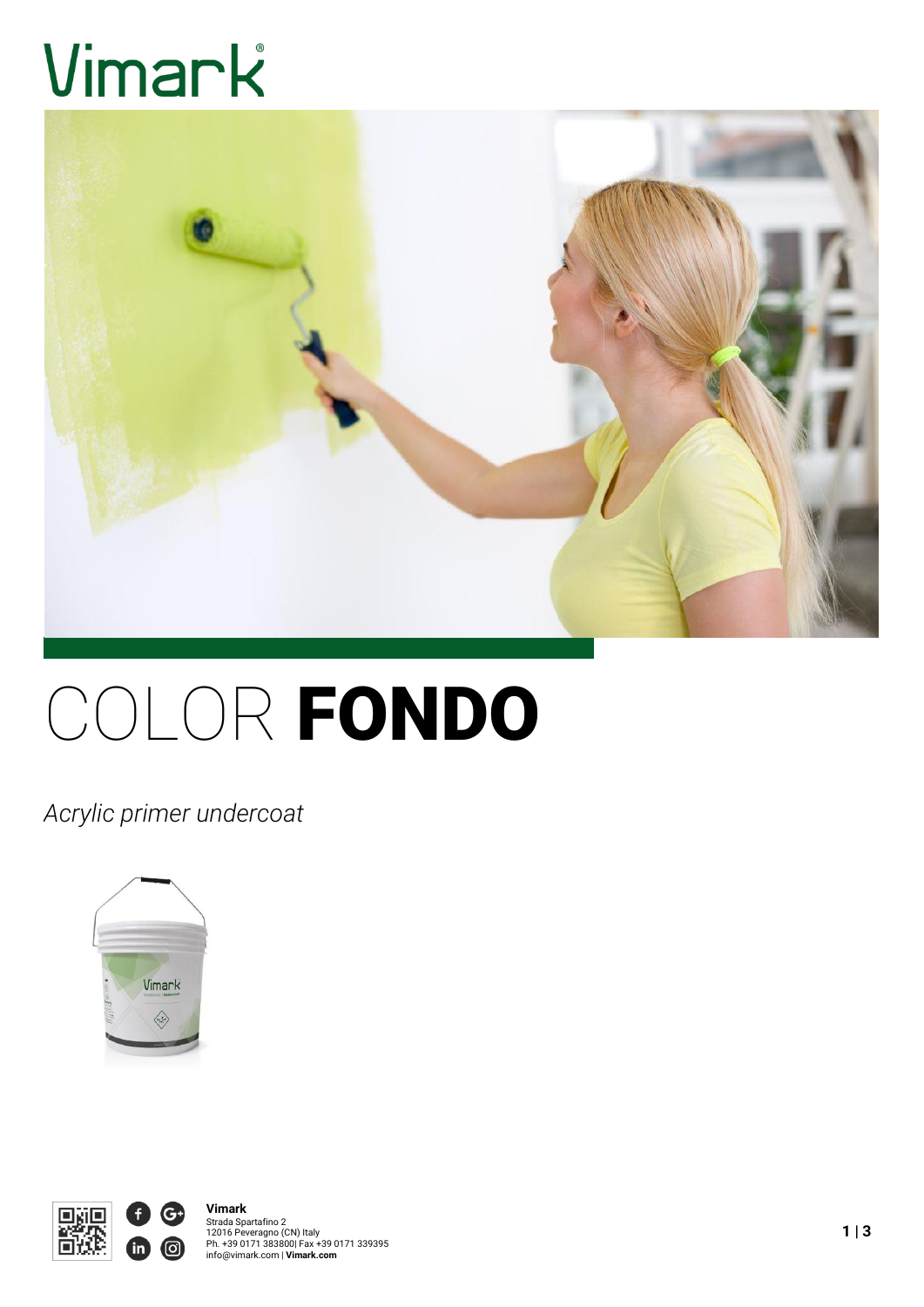

# COLOR FONDO

Edition: May 2020 © Vimark



**SUBSTRATE** PREPARATION / PRE-TREATMENT

**DESCRIPTION** COLOR.FONDO is an acrylic primer fibre-reinforced undercoat to unify substrate absorption before treating with synthetic paints or coatings, for both exterior and interior surfaces. Its formula and good filling capacity enable the product to mask micro surface cracks by preventing, within reasonable limits, their return, greatly reducing filling interventions. The excellent workability combined with good surface adhesion make it ideal for any types of wall such as new render, old render, concrete, cement based surfaces, surfaces finished with non-degraded synthetic or mineral products, insulation systems, plasterboard etc.

Available in a wide range of colours as well as the colours from the collections **NATURAL, MINERAL** and **PREMIUM** colours by Vimark.

**COMPOSITION COLOR.FONDO** is a paste made of styrene-acrylic resins, grain selected aggregates, fibres and special fillers that improve the workability and filling power.

# **NEW PLASTER**

New plasterwork must be perfectly seasoned and dry, stable, free of dust and inconsistent parts. New surfaces must be completely dry.

# **OLD PLASTER**

Old plasterwork must be perfectly seasoned and dry, stable, free of dust, release agents and inconsistent parts. Clean the surface thoroughly to remove any traces of dust, dirt, grease or efflorescence. Leave to season until the binder in new patches of plaster has completely set.

# **OLD PAINT / OLD COATINGS**

The substrates must be perfectly seasoned and dry, stable, free of dust, release agents and inconsistent parts. Clean the surface thoroughly to remove any traces of dust, dirt, grease or efflorescence. Leave to season until the binder in new patches of plaster has completely set. In the presence of partially degraded paint or synthetic / mineral coatings, remove parts that are loose and non-adherent to surface. Remove and treat any mould by neutralizing. Previously painted surfaces must be adherent to the wall and brushed clean. Remove paint from wall when necessary. If the wall is very dusty, power wash clean.

When applied to porous paint or coating, apply a base coat, using a brush of **PLIO.FIX** diluted with clean water up to 1:2 v/v or a coat using a brush of **PRIMER ACRILICO** diluted with clean water up to 1:2 w/w. Any fillings performed after the first coat of primer should be isolated.

# **EXTERNAL WALL INSULATION (EWI) SYSTEMS**

The base coat must be perfectly seasoned and dry, stable, free of dust, release agents and inconsistent parts.

# MIXING AND APPLICATION

YIELD / **CONSUMPTION** 

PACKAGING 23 kg tub.

EXPIRATION / **CONSERVATION** 

Apply thoroughly over the entire surface to be coated, using a brush or roller, a coat of **COLOR.FONDO** diluted with clean water at 15% w/w for roller application and at 20% w/w for brush application. Wait for complete drying before applying the finish.

TOOL CLEANING Clean all equipment and tools with water immediately after use. The hardened material can only be removed by physical scraping.

0.3 kg per  $m^2$  per coat.

COLOR White or coloured.

12 months from the date of production. Keep the product in its original packaging, intact and protected from moisture and frost. The diluted product must be stored in the original container, tightly closed, not exposed to direct sunlight or heat source, and used within 5 days of diluting.

WARNINGS **Do not apply in temperatures below + 10°** C or above + 35°C. Avoid applying with relative humidity greater than 80% or WME humidity exceeding 15%. Do not apply in direct sunlight. After applying, protect surfaces from rain for at least 48 hours. Climatic conditions different from those indicated will have a negative influence on the correct drying time of the product compromising performance and the aesthetic appearance. The product reaches the best the technical and performance characteristics after approximately 10 days of application. If during this period, the product is rained upon, raindrop fouling can occur. This phenomenon is however temporary and does not affect in any way the overall performance of the product. Sometimes these formations disappear automatically with subsequent rainfalls. In any case,